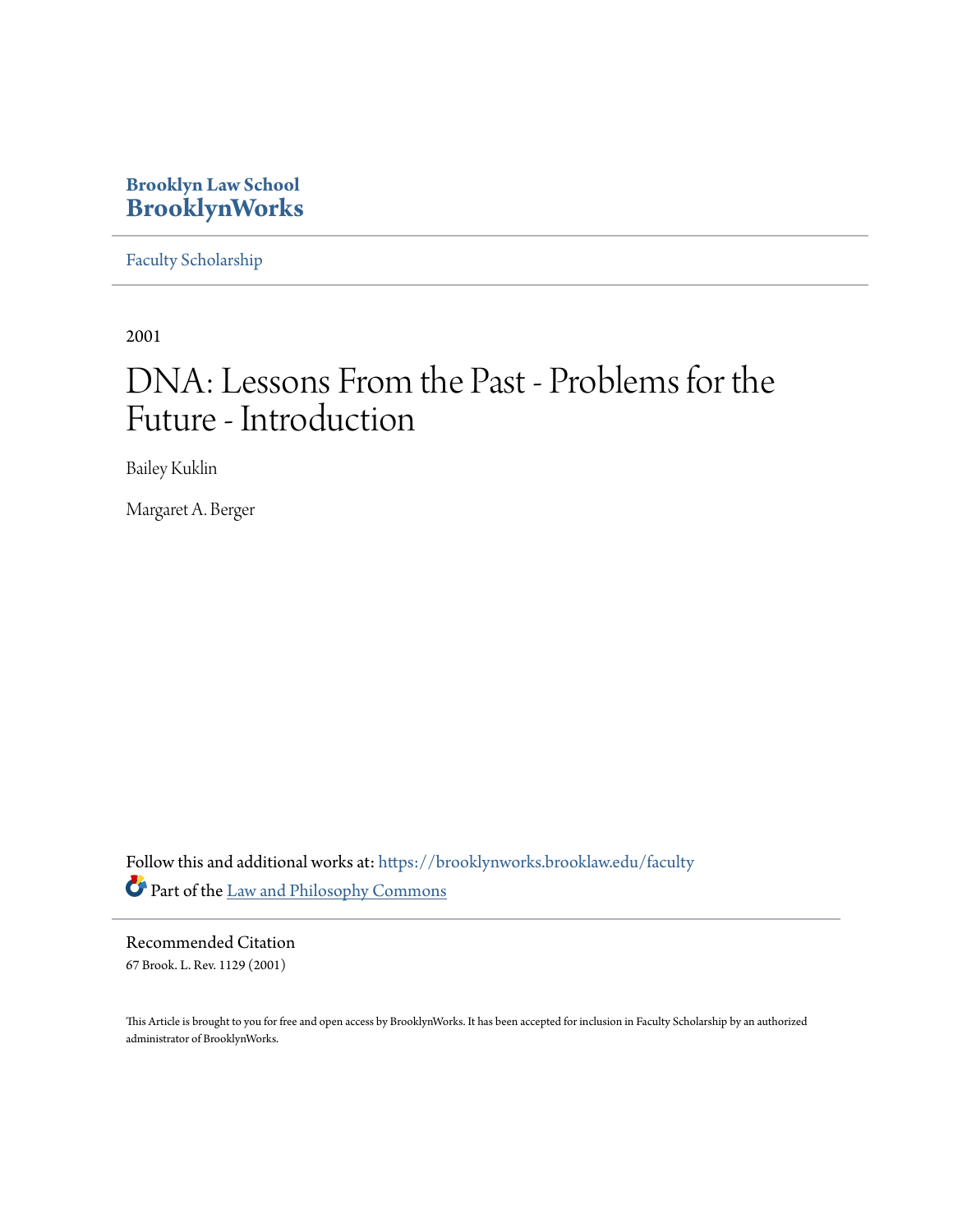## **Brooklyn Law Review**

Volume **67** 2001 Number 1

## **DNA: Lessons From the Past Problems for the Future**

### INTRODUCTION\*

#### *Margaret Berger<sup>t</sup> & Bailey Kuklin<sup>tt</sup>*

The period in which we are now living may go down in history as the "Age of DNA." Certainly, one of the most momentous recent achievements is science's remarkable progress in unraveling the mysteries of the blueprints or recipes for life encoded in the human genome. Every day we read about further developments and what they may signify for the future of mankind. Not surprisingly, these scientific developments are already having an enormous impact on the law in such diverse areas as law enforcement, privacy, intellectual property, insurance, family, and health law. It seemed highly appropriate, therefore, as part of Brooklyn Law School's centennial celebration, which honored the founding of the school in 1901, to explore a topic that will shape the next century for all of us. But a centennial celebration is not only an occasion for taking stock of the present and predicting the

<sup>\*©2001</sup> Margaret Berger & Bailey Kuklin. All Rights Reserved.

t Suzanne J. and Norman Miles Professor of Law, Brooklyn Law School.

tt Professor of Law, Brooklyn Law School.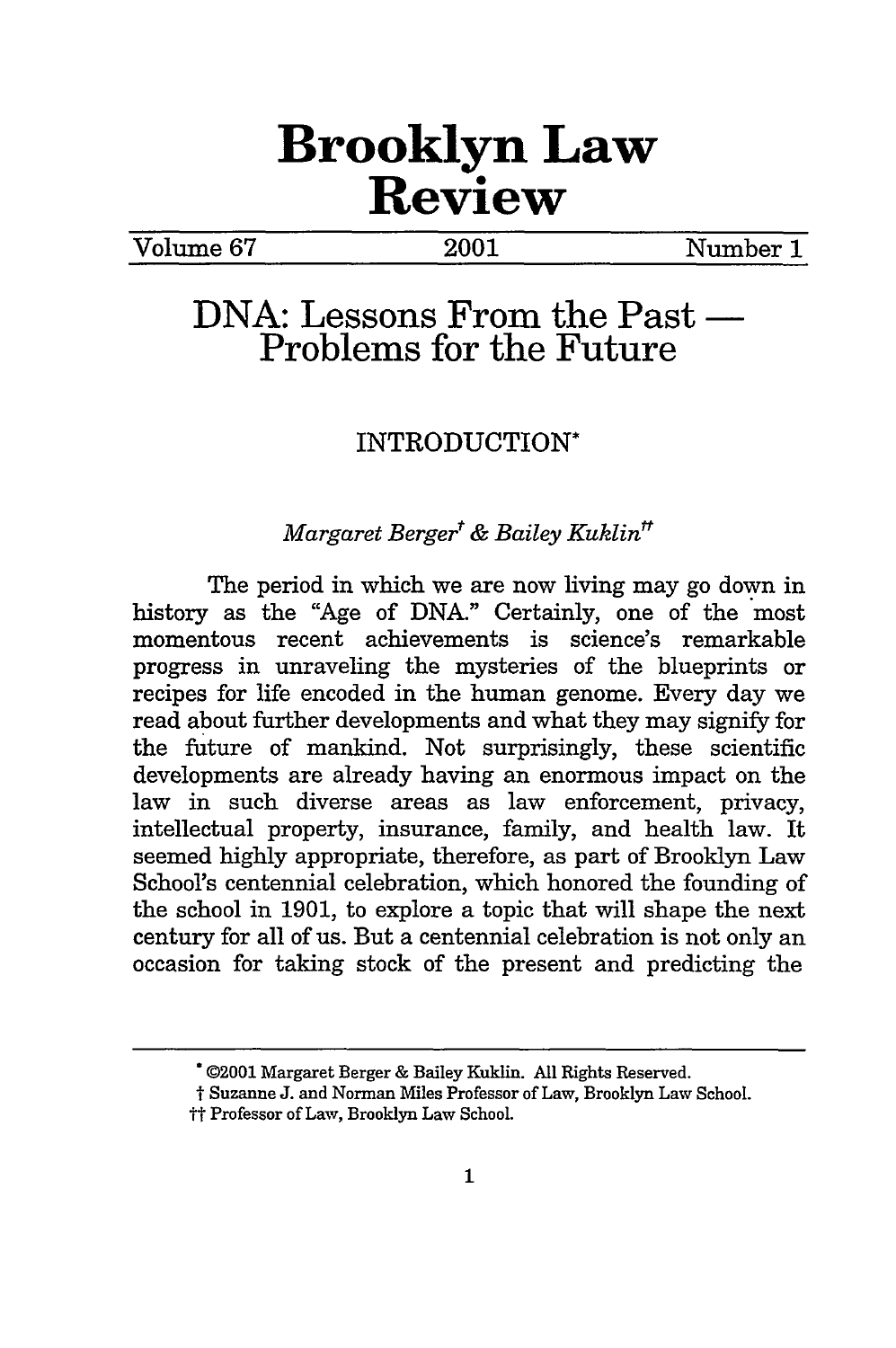future. It also furnishes an opportunity to step back to contemplate the past in order to gain insights **\*by** viewing events in a historical context.

To accommodate these different perspectives from which to view the impact of DNA on the legal system, a symposium on DNA and the Law was held at Brooklyn Law School on March 9, 2001. We are most grateful to the National Institute of Justice for the generous funding they provided in support of this event. The symposium was divided into three sessions dealing with the past, the present, and the future. In addition, we had the honor to have as a keynote speaker, Dr. Joshua Lederberg, Nobel laureate, whose provocative remarks immediately follow this introduction. His talk entitled "Beyond the Genome" and "Whose Germs Are They Anyhow?" reminded us that much is not yet understood, and that as we learn more, our legal system will be challenged by new issues.

The first session of the symposium, "Lessons of a Century Ago: Fingerprints and Eugenics," considered the lessons of a century ago in coping with emerging technologies that presented issues analogous to those raised today by DNA technology. The inception of fingerprinting and the eugenics movement, both of which more or less coincided with the beginning of the last century, raised issues about the interface of science and the law that are akin to those raised today by DNA. The first presentation by Professor Jennifer L. Mnookin of the University of Virginia Law School about how the courts initially treated the admissibility of fingerprint evidence illustrated the very different cultural lens through which courts viewed scientific evidence at the start of the twentieth century. In her article, she expands on her theme with the intriguing account of how the new standards for scientific evidence that were applied to DNA evidence have resulted in contemporary judicial challenges to fingerprint evidence.

Professor Nicole Hahn Rafter of the Law, Policy and Society Program at Northeastern University in the second Article from the session, considers the legal issues created by the use and abuse of eugenics as a scientific tool. In looking back a century to biological theories of criminality, she utilizes art to explore the obvious law and science orientations of this topic. She contends that images used by scientists, although they are "subjective, intuitive, and nonlinear," shed light on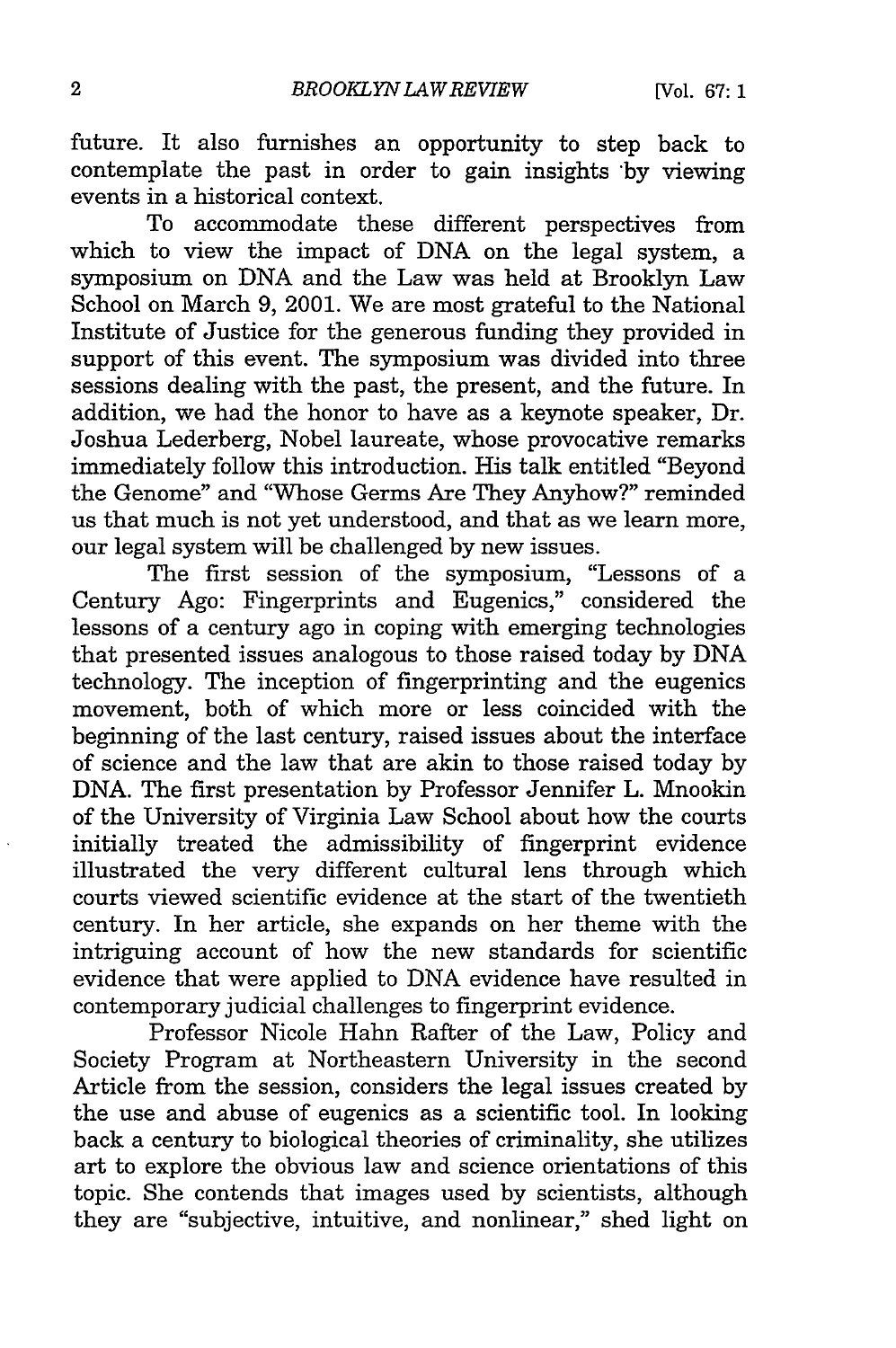scientific endeavors and their legal repercussions. For some scientific images, seeing triggers believing and even suggests particular social and legal policies. The images used to portray the historical criminal law theory of degeneration and the association of "feeblemindedness" with criminality provide examples for her observations. Today, the dominant image of DNA is, of course, the double helix. What normative reverberations come from this?

Dr. Simon A. Cole, the author of *Suspect Identities,' a* recent work on fingerprinting, integrates the first two presentations by explaining that a century ago fingerprints were thought capable of providing far more than evidence relevant to identification. They were also thought to contain information pointing to biological markers of criminality. Consequently, the discourse about fingerprints at the turn of the twentieth century mirrors the heated debate about DNA data bases that is taking place today. Dr. Cole's comments on the shift that led to a view of fingerprints patterns as purely markers of identification, and the lessons to be learned from this history, provide an insightful introduction and transition to the issues explored in the next session.

The second session, "Current Issues: DNA Evidence and Data Banks," confronted current legal issues relating to the emerging use of DNA technology. Professor David L. Faigman of the University of California Hastings College of the Law contributes an Article on the reception of DNA evidence in the courtroom, and what this tells us about both science and law at the turn of the twenty-first century. He considers how and why scientific evidence hit "the tipping point" that inevitably led to DNA evidence being treated so differently than fingerprinting evidence had been a century earlier, and he explores DNA's role in producing this shift in how the law now views science. Professor Mark A. Rothstein of the University of Houston Law School and Sandra Carnahan of the South Texas College of Law then discuss some of the privacy and other social consequences of amassing large DNA data banks and how these issues should be resolved. After sketching out the legal framework that courts will have to apply in determining the

**<sup>1</sup>**SIMON **A.** COLE, SUSPECT IDENTITIES: **A** HISTORY **OF** FINGERPRINTING **AND** CRIMINAL **IDENTIFICATION (2001).**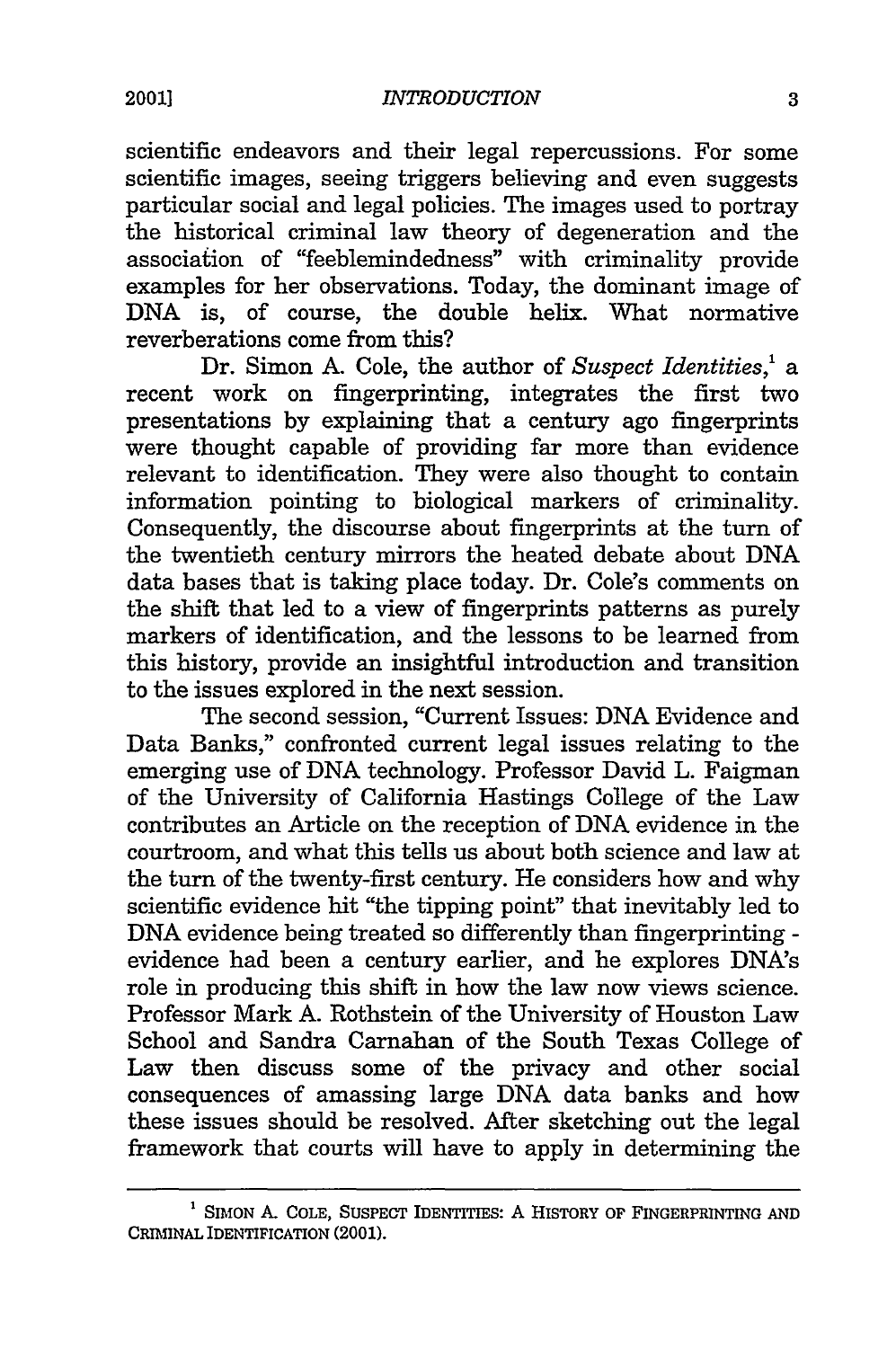constitutionality of DNA law enforcement data banks, Professors Rothstein and Carnahan then turn to a variety of policy issues that DNA data banking will require us to confront. Their conclusion that data banks should contain only the DNA of convicted sex offenders and violent felons is disputed by Professor David H. Kaye of Arizona State University College of Law, who in his comments offers a different vision and justification for how law enforcement DNA data banks should be constituted.

The third session, "The Future? Predicting Behavior and Patenting Living Organisms," turned to issues that are likely to arise in the coming century. Professor Owen D. Jones of Arizona State University College of Law spoke on the prospects of importing into the law the knowledge of human nature emerging from evolutionary biology. In some part this paralleled Professor Rafter's discussion in the first session of eugenics and the law. Because the principles of eugenics were ultimately rejected by the law, in part for their anti-democratic and anti-egalitarian overtones, the related lessons of evolutionary biology require careful and cautious consideration by legal institutions. Professor Jones believes, however, that legal thinkers have much to learn from behavioral biology, which enables us to better predict human responses. Since behavioral predispositions of all organisms, including humans, are subject to natural selection, law makers who attend to the lessons of evolutionary biology will have a better understanding of how to regulate conduct. The main thrust of his paper examines some of the expressed doubts of those who disagree.

Professor Daniel J. Kevles of Yale University's Department of History then presented a paper on the patentability of living organisms. Substantial consequences follow from whether the knowledge obtained through deciphering the human genome is placed in the public or private domain. Professor Kevles begins by noting the huge controversy surrounding the patentability of living organisms. Enormous economic consequences flow from whether gene patents fall within the protections of intellectual property. Clouding these interests are unusual ethical overtones to the claims. The Article, contributed by Professor Kevles and Ari